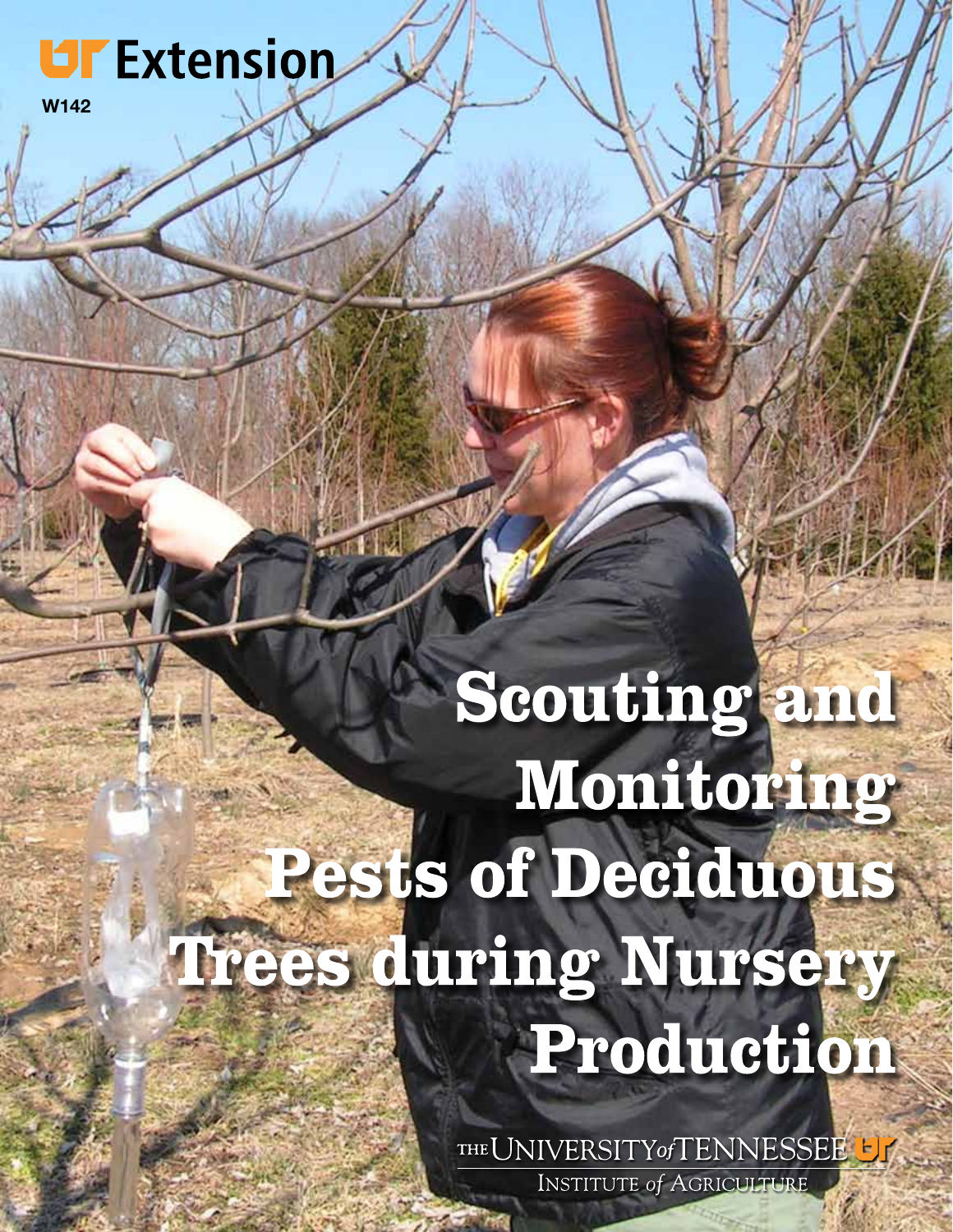## **Scouting and Monitoring Pests** of Deciduous Trees during Nursery Production

*Amy Fulcher, Assistant Professor for Sustainable Ornamental Plant Production and Landscape Management, Department of Plant Sciences*

 Integrated Pest Management (IPM) can be defined as a sustainable approach to managing pests that combines biological, cultural and chemical tools in a way that minimizes economic, health and environmental risks (Adkins and Sidebottom 2000). The goal of IPM in the nursery is not to eradicate every pest, but rather to manage serious pests to a level that reduces damage and also reduces the cost of pest control. Every insect, disease and weed pest is not a threat to plant health, plant sale or achieving a premium price. Weighing the cost of the damage and the cost of control measures for each pest, as well as the effectiveness of the control option and the time of application, is a component of IPM (EPA).

 The main components of a nursery IPM program include prevention, mapping, scouting, record keeping, pest identification, action/economic thresholds, selecting the appropriate control and evaluating the control measure. Once control is deemed necessary, cultural, biological and mechanical techniques as well conventional pesticides are options. The least toxic pesticides are considered before resorting to more toxic alternatives.

 Scouting for pests (diseases, insects and weeds) is a major component of IPM (Figure 1). By scouting, growers detect insects and mites while the population is small and when disease and weed incidence is low and localized. Also, scouting can reveal pests when they are less mature, and thus more likely to be easily controlled with non-chemical options, fewer applications and/or less toxic products. Similarly, monitoring with traps can help determine not only when a population becomes active, but also assess the size of the population, which helps gauge the "pressure" relative to anticipated injury caused by that pest. Monitoring and scouting in the dormant season can be used to assess the effectiveness of the previous season's control measures and to anticipate the pest pressure for the current season. Scouting and monitoring following use of control measures can also aid in evaluating product effectiveness.

 Rather than relying on regularly scheduled pesticide applications, IPM relies on knowledge to determine when and if to spray. Scouting and monitoring traps, proper pest identification, understanding pest lifecycles and multiple pest interactions, as well as employing economic thresholds, are examples of the critical role that knowledge plays in IPM. Growers adopting IPM will need to invest some time learning about the different pests and related information, but the reward can be increased quality, a decrease in number of cull plants and less time required to spray, because more targeted and less frequent pesticide applications are possible. 

 Nursery growers indicate that they use IPM practices but some components to IPM are not widely adopted because demonstrated success is needed, IPM takes too much time to implement and nursery-specific IPM information is not readily available (Hoover et al. 2004 and LeBude et al. 2012). Application of IPM to nursery crops is limited, because validated, standardized protocols and corresponding action thresholds have not been published (Adkins et al. 2010, LeBude et al. 2012).



*Figure 1. Scout for overwintering maple mites at the branch collar.*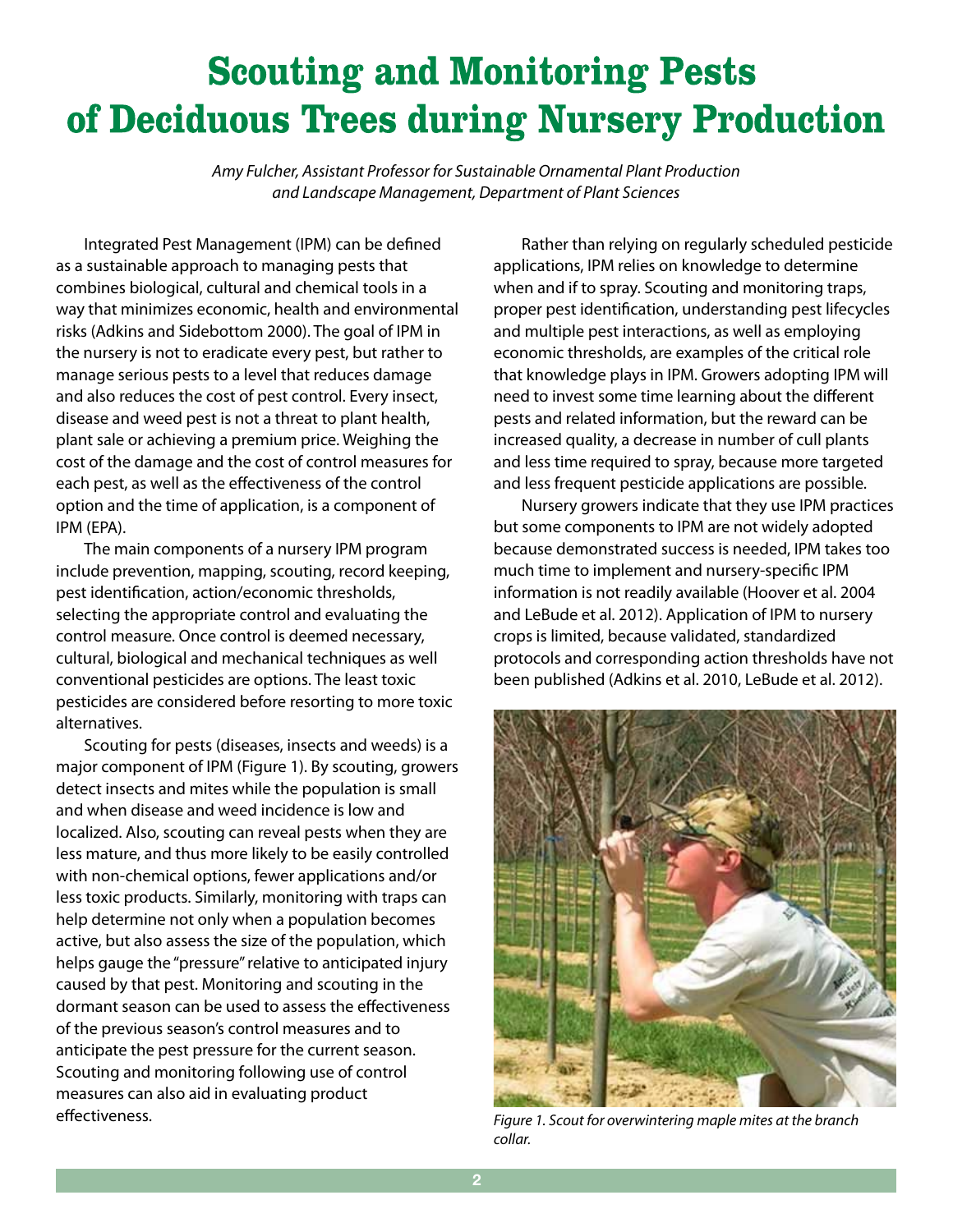In spite of these perceptions and constraints, there are established economic and environmental benefits from scouting nursery crops (Briggs et al. 2002, Fulcher 2012, and Stewart et al. 2004). By following the protocols for major pests of deciduous ornamental trees outlined in this publication, field producers saved, on average, \$9,179.17 (\$30.39/acre) per nursery per season. The objective of this publication is to remove barriers to IPM adoption by familiarizing nursery growers with specific time-efficient scouting protocols that have been effectively used in nurseries.

 The following protocols and procedures are designed for select insect, mite and plant disease pests of deciduous trees and were developed and tested over a five-year period. They have been used in 16 nurseries to detect pests early and efficiently. Trapping information is included for one additional pest (flatheaded appletree borer) that was scouted but not trapped in the five-year study. This pest is a destructive one in Tennessee and an effective trapping system has been developed; therefore, trapping information for this pest is deemed too useful to omit.

 Host plants were selected due to a relatively high level of pest susceptibility, in order to increase the chance of detecting pests present in the nursery. Scouting schedules (Tables 1 and 2) were developed for Middle Tennessee. Growers may need to adjust the timing of scouting and monitoring for their specific location, microclimates or unusual weather.

#### **Scouting Tips**

- Check the nursery spray records before scouting to ensure you are not entering an area that is being sprayed or within a re-entry interval.
- Use scouting protocols to plan which pests to scout and on which host plants.
- Randomly select trees for scouting and scout trees from all areas/parts of the row. Avoid scouting trees that are planted consecutively within a row, on the end of the row, or the edge of a block.
- Record insects, mites and diseases using UT Extension publication W143, Recordkeeping Guide for Scouting and Monitoring Pests of Deciduous Trees during Nursery Production.
- When unusual symptoms are detected, mark the host trees and submit samples to your county Extension office or the UT Soil, Plant and Pest Center. http://soilplantandpest.utk.edu

#### **Sun and Heat Safety**

 Wear sunscreen and a large-brimmed hat for protection from the sun. Take frequent breaks and drink plenty of water when the temperatures are excessively high. Be familiar with the signs of heat stroke and heat exhaustion.

#### **Control Measures**

 Use the results of scouting to determine if control measures are warranted. This requires considering time until sale, market/quality expectations, expected effectiveness of control and presence of naturally occurring predators and parasitoids. Once control is deemed necessary, use cultural, biological and mechanical techniques or less toxic pesticides before resorting to more toxic alternatives, when possible.

 Unfortunately, research-based economic or action thresholds, the population level for insects and mites and the incidence and/or severity level for diseases at which control actions must be executed, do not exist for most nursery crop pests. This is a major limitation to using IPM in nursery crops. If the decision is made to use a conventional pesticide, consult UT Extension Insect and Plant Disease Control Manual, PB 1690, http://eppserver.ag.utk.edu/redbook/redbook.htm for recommendations.

#### **Recordkeeping**

 For scouting recordkeeping forms, see UT Extension publication W143, Recordkeeping Guide for Scouting and Monitoring Pests of Deciduous Trees during Nursery Production. Keeping pest records from year to year can be a valuable way to assess new control measures, determine if a pest population is increasing or decreasing over time and refining pest emergence to a particular location and the microclimates within that location.

#### **Scouting Protocol**

 Links below each pest are included to provide images to aid in pest identification, detailed lifecycle information and management recommendations. An asterisk signifies the most susceptible species when determined through published research. Susceptible species or selections are ideal candidates for scouting efficiently. Consult the "Literature Cited and Additional Resources"section for references used to select the most susceptible plants to scout. It is not necessary to scout each pest each week of the year or to trap for pests year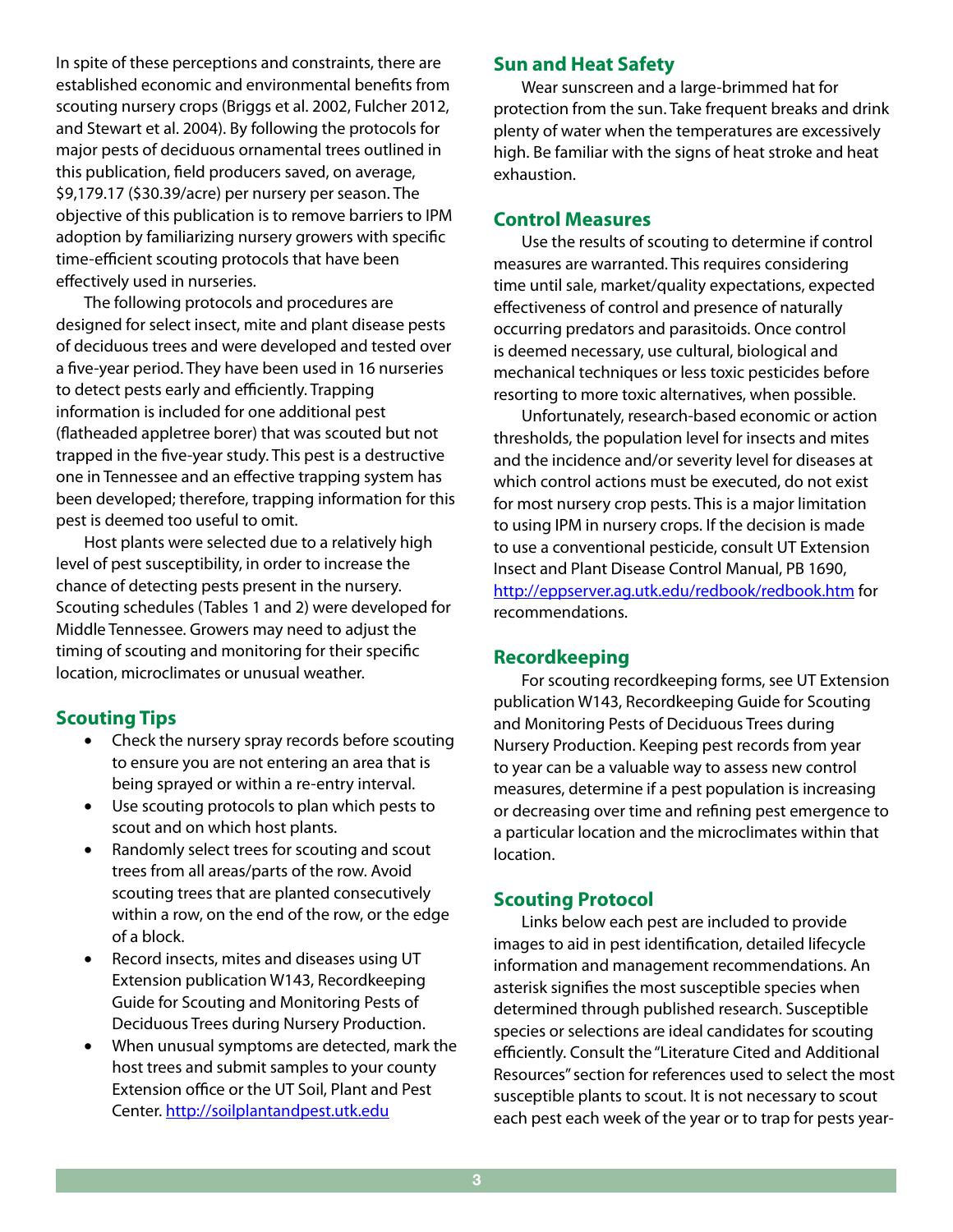round. Scouting schedules (Tables 1 and 2) can be used to plan scouting and trap monitoring efforts.

#### **Aphids**

 Active infestation/symptomatic plants – *Malus* and *Betula.* Scout for adults clustered on crabapple branch tips or on the underside of leaves on *Betula*. Scout leaves on 1 shoot per tree, 15 trees of each cultivar. http://oregonstate.edu/dept/nurspest/aphids.htm

#### **Apple Scab**

 Active infestation/symptomatic plants – *Malus* ('Hopa'\*, 'Indian Magic'\*, 'Liset'\*, 'Radiant'\*, 'Royalty'\*, and'Ruby Luster'\*). Initially, look for velvety, greenishblack fungal growth with feathery edges along the veins. With time, the infection develops from the linear infection along the veins to a round spot. Scout leaves on 5 branches from each of 15 plants. See University of Kentucky Extension publication Apple Scab PPA-24 (link below) for details on monitoring weather for infection periods. Rainy periods or overhead irrigation through the summer could lengthen the scouting schedule due to potential for secondary infection.

http://utuknurseryipm.utk.edu http://www.ca.uky.edu/agc/pubs/ppa/ppa24/ppa24.pdf

#### **Bacterial Leaf Scorch (BLS)**

 Active infestation/symptomatic plants – *Acer*, *Platanus*, *Liquidambar* and *Quercus*. Scout for scorch symptoms (brown, dry leaf margins with yellow wavy band between scorched and green tissue). If the scout cannot distinguish BLS from drought stress, collect leaf samples and submit them to a lab for confirmation. Note presence/absence on leaves from 5 branches on each of 15 plants of each genus.

[http://www.usna.usda.gov/Research/](http://www.usna.usda.gov/Research/BacterialLeafScorch.html) BacterialLeafScorch.html http://utuknurseryipm.utk.edu

#### **Black Knot**

 Overwintering life stage – *Prunus* ('Thundercloud'\*, Mt. St. Helens\*). Look for black, swollen areas on pencilsized or larger branches and trunk. Scout 5 branches on each of 15 plants. Record presence/absence. [http://shelbycountytn.gov/DocumentView.](http://shelbycountytn.gov/DocumentView.aspx?DID=1109) aspx?DID=1109 [http://www.ca.uky.edu/HLA/Dunwell/KHC/](http://www.ca.uky.edu/HLA/Dunwell/KHC/NurseryUpdate2_2002.html) NurseryUpdate2\_2002.html

 Active infestation/symptomatic plants – Monitor weather and plant development for infection periods to determine if/when pesticide applications are needed. Conducive conditions include after budbreak, once rainy periods with temperatures above 55 degrees F occur and until 2-3 weeks after bloom when shoots are no longer expanding.

 Assess damage/control efficacy – Look for cracked bark and swollen stems on current year's growth, indicating a new infection. Scout 5 branches on each of 15 plants. Record presence/absence.

[http://www.ca.uky.edu/HLA/Dunwell/KHC/](http://www.ca.uky.edu/HLA/Dunwell/KHC/NurseryUpdate2_2002.html) NurseryUpdate2\_2002.html

#### **Calico Scale**

 Overwintering life stage – *Acer* (Northwood\*, 'Legacy'\*, Green Mountain\* *A. campestre*\*), *Celtis*\* and *Zelkova*\*. Scout for immature second-instar females, which are oval, almost flat in profile, and gray to black. Also, scout for signs of an infestation during the previous season. Look on trunk, especially at nodes and behind stakes for dead adult females on the bark or lightcolored round circles where females were attached to the bark. Record presence/absence on 15 plants of each cultivar. http://utuknurseryipm.utk.edu



*Figure 2. Double-sided tape placed around the trunk above females can detect calico scale crawler emergence.*

 Active infestation/symptomatic plants – same species as listed for scouting the overwintering life stage. Scout for adult females that overwintered as immature scale on the trunk. Look on trunk, especially at nodes and behind stakes for black and white calicopatterned adult females, swelling to pencil eraser-size, to control before eggs hatch. Record presence/absence on 15 replications of each cultivar.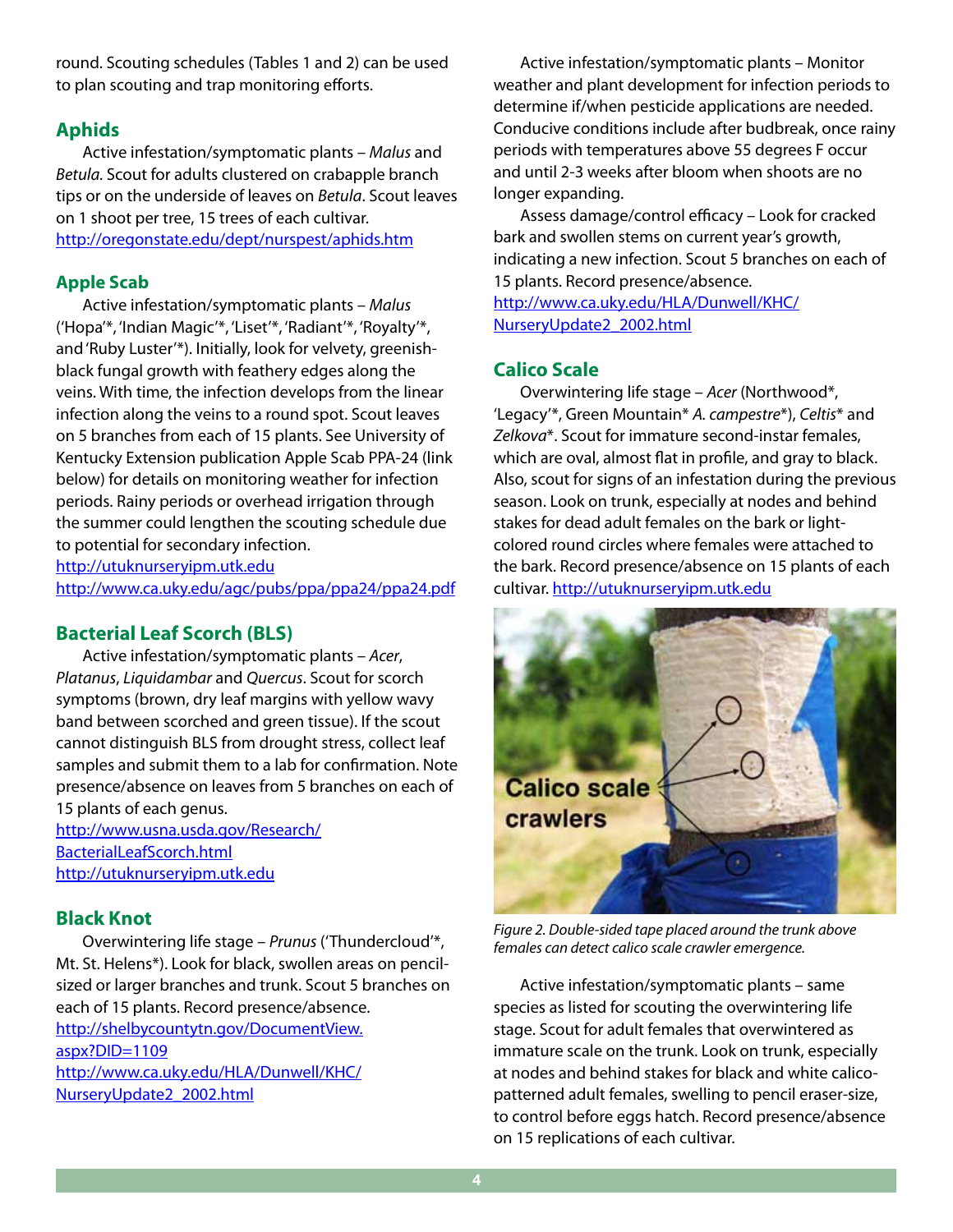Assess damage/control efficacy – same species as listed for scouting the overwintering life stage. Following egg hatch, monitor leaves for presence of small yellowish crawlers along veins. Record presence/absence on 15 replications of each cultivar.

#### **Cedar Quince Rust**

Active infestation/symptomatic plants – 'Hopa' , *M. halliana*'Parkmanii' and'Ralph Shay'. See University of Kentucky Extension Publication PPA-23 for details on monitoring weather for rust diseases. Monitor junipers in the field margins and vicinity for orange telial masses (fungal fruiting bodies) oozing from branch cankers, as this is the source of infection. Telial masses of cedar quince rust and cedar apple rust are distinct. Cedar apple rust produces a gall ½-2 inches in diameter on juniper; cedar quince rust produces orange telial masses on twigs and small branches.

http://www.ca.uky.edu/agc/pubs/ppa/ppa23/ppa23.pdf http://utuknurseryipm.utk.edu

#### **Eastern Tent Caterpillar**

 Overwintering life stage – *Malus* (*M. hupehensis*\*, 'Sugar Tyme'\*, 'Radiant'\*, 'Dubloons'\*, 'Sinai Fire'\*, 'Sentinel'\*, 'Snowdrift'\*, 'Harvest Gold'\*, 'Ormiston Roy'\*, 'Donald Wyman'\*, 'Silver Moon'\*, *M. baccata*'Jackii'\*, 'Red Splendor'\*, 'Narragansett'\*). Scout 15 crabapples for overwintering egg masses. Look for black egg masses, 1 inch long, encircling pencil-sized twigs. Count number of egg masses per tree.

[http://www.entomology.umn.edu/cues/](http://www.entomology.umn.edu/cues/Web/109EasternTentCaterpillar.pdf) Web/109EasternTentCaterpillar.pdf [https://utextension.tennessee.edu/publications/](https://utextension.tennessee.edu/publications/Documents/SP341-N.pdf) Documents/SP341-N.pdf

 Active infestation/symptomatic plants – *Malus* (Madonna\*, 'Baskatong'\*, 'Dolgo'\*, Harvest Gold\*, *M. baccata*'Jackii'\* and'Snowdrift'\*) and *Prunus* (*P.* x *cistena*\*). Look for presence of white webbing at base of branches and presence of masses of small caterpillars with a white stripe down the back and blue spots down the sides. Count number of webs per tree; scout 15 trees per cultivar.

#### **Fireblight**

 Overwintering life stage – *Pyrus* ('Bradford'\*, Whitehouse'\*, 'Aristocrat'\*, 'Red Spire'\*), *Malus* (*M. baccata*'Jackii'\*, 'Baskatong'\*, Brandywine\*, Camelot\*, 'Candy Mint'\*, 'Dolgo'\*, 'Donald Wyman'\*, 'Doubloons'\*, 'Glen Mills'\*, Golden Raindrops\*, Harvest Gold\*,

'Jewelberry'\*, 'Liset'\*, Madonna\*, 'Mary Potter'\*, 'Molten Lava'\*, 'Narragansett\*, 'Ormiston Roy'\*, 'Pink Satin'\*, 'Prairie Maid'\*, 'Prairiefire'\*, 'Professor Sprenger'\*, 'Purple Prince'\*, 'Red Splendor'\*, *sargentii*\*, 'Sentinel'\*, 'Silver Drift'\*, 'Silver Moon'\*, 'Sinai Fire'\*, 'Snow Drift'\*, 'Strawberry Parfait'\*, 'White Angel'\*) and *Amelanchier*. Look for dead shoots and suckers in a shepherd's crook shape and basal cankers from previous season's infection.

[https://utextension.tennessee.edu/publications/](https://utextension.tennessee.edu/publications/Documents/SP277-R.pdf) Documents/SP277-R.pdf http://utuknurseryipm.utk.edu http://www.ca.uky.edu/agc/pubs/ppa/ppa34/ppa34.pdf

 Active infestation/symptomatic plants – same taxa as for overwintering life stage. Select 3 taxa/cultivars to monitor. Look for flagged shoots and suckers in a shepherd's crook shape and dying branch tips with a defined dead/live stem interface. Count number of flagged branches on 15 trees of each cultivar/taxa selected.

#### **Flatheaded Appletree Borer**

 Overwintering life stage – *Acer* (Burgundy Belle\*, Green Mountain\*, October Glory\* , Northwood\*, Red Sunset\* , 'Somerset'\*, 'Sun Valley'\*). Look for swollen, spiraling callus growth and cracked bark near the cutback/base of trunk for plants entering their second year in production. Focus scouting efforts on the southeast or southwest side of the trunk. Remove any bark and plate-like frass under the bark to expose the D-shaped opening once the adults emerge later in the season. Flag 15 infested trees to scout in April/May. [https://utextension.tennessee.edu/publications/](https://utextension.tennessee.edu/publications/documents/SP503-I.pdf) documents/SP503-I.pdf http://utuknurseryipm.utk.edu

 Active infestation/symptomatic plants – same taxa as for overwintering life stage. Check trees marked during February for development of an exit hole near the cutback/base of trunk. Look for a D-shaped opening in the wood. Monitor as many as 15 infestations previously identified and flagged during February for development of the emergence hole.

#### **Granulate Ambrosia Beetle (GAB)**

 Active infestation/symptomatic plants – Set out 2-liter bottle traps; bait with ultra high-release ethanol lures. Previous trapping results suggest that placing at least one trap near any water source, such as ponds,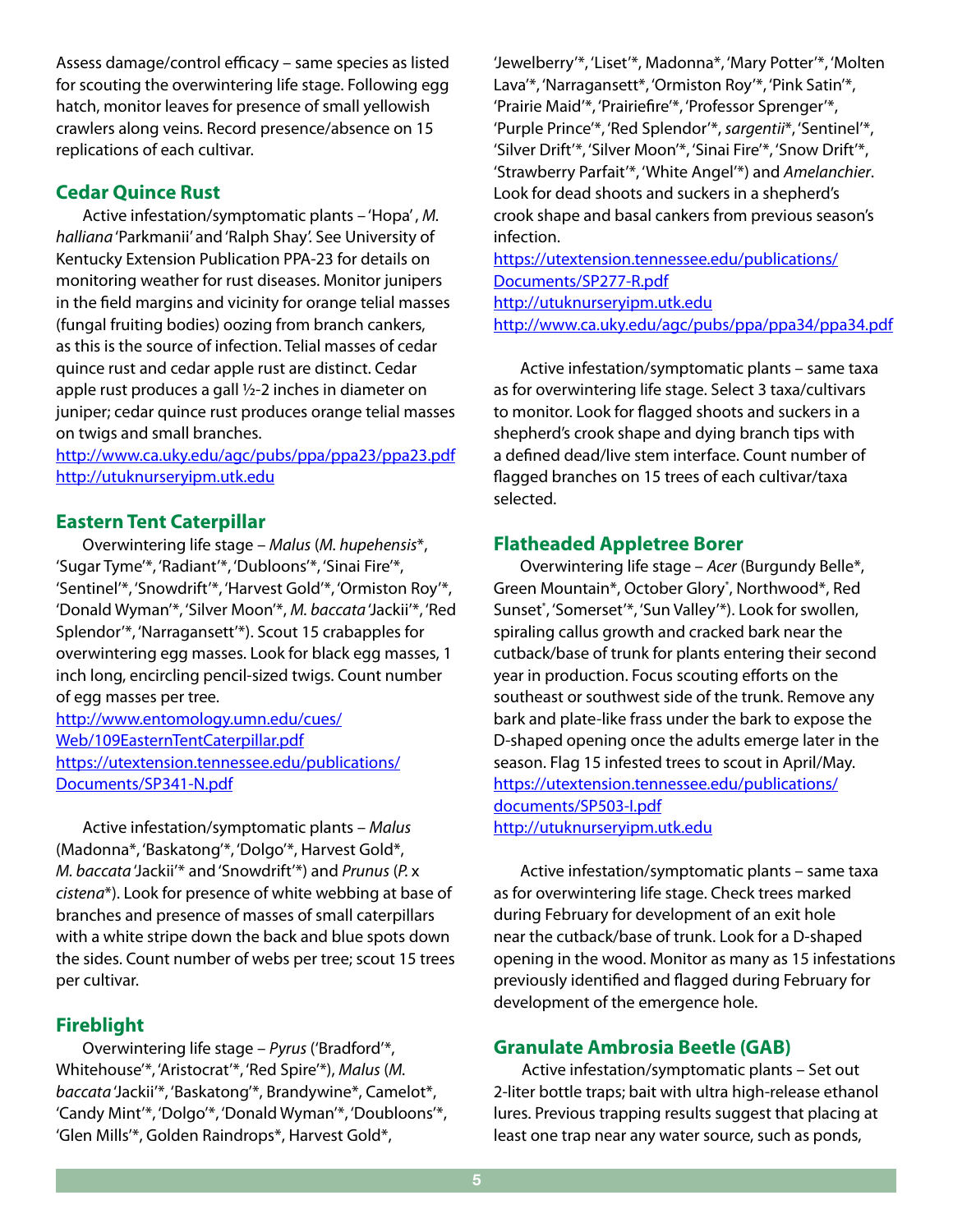streams or rivers, may detect GAB in greater numbers. 

 Check frequently (daily if temperatures are in the 70s) for very small, reddish-brown beetles. [http://soilplantandpest.utk.edu/pdffiles/](http://soilplantandpest.utk.edu/pdffiles/OPandDUpdates/mar-17-2008.pdf) OPandDUpdates/mar-17-2008.pdf http://utuknurseryipm.utk.edu

 Assess damage/control efficacy – all species (especially *Acer*\*, *Cercis*\*, *Koelreuteria*\* and *Styrax*\*). Scout for toothpick-shaped extrusions coming out of the trunk and large branches. Be certain to check other fields containing additional plants of the infested species. Record the percent presence/absence for 15 plants per genus.

#### **Honeylocust Plant Bug**

 Active infestation/symptomatic plants – *Gleditsia triacanthos inermis*'Sunburst\*'. Scout 15 plants for presence of pale green insects 5-6 mm long on leaflets. Spray when more than 1 insect per leaf (not leaflet). [http://www.uky.edu/Ag/Entomology/entfacts/trees/](http://www.uky.edu/Ag/Entomology/entfacts/trees/ef419.htm) ef419.htm

[http://woodypests.cas.psu.edu/FactSheets/](http://woodypests.cas.psu.edu/FactSheets/InsectFactSheets/html/Honeylocust.html) InsectFactSheets/html/Honeylocust.html

#### **Honeylocust Spider Mite**

 Overwintering life stage – *Gleditsia triacanthos inermis*'Skyline', 'Shademaster', 'Sunburst', 'True Shade'. Look for overwintering adults. They are orange-red and clustered at the tips of the dormant buds. Scout one apical bud per tree, 15 trees of each cultivar. http://www.entomology.umn.edu/cues/ Web/151HoneylocustSpiderMite.pdf

 Active infestation/symptomatic plants – *Gleditsia triacanthos inermis*'Skyline', 'Shademaster', 'Sunburst', 'True Shade'. Do a bang board test with all leaflets from 1 node in a single beat. Scout 3 nodes per tree on 5 replications per taxa.

#### **Japanese Beetle**

 Active infestation/symptomatic plants – Rosaceous plants (crabapples, cherries and plums), *Tilia* and *Zelkova* in production and smartweed (*Polygonum*) in unmaintained areas. Scout for adults on leaves in sun on 15 plants.

[http://www.ca.uky.edu/HLA/Dunwell/KHC/](http://www.ca.uky.edu/HLA/Dunwell/KHC/NurseryUpdate14_2003.html) NurseryUpdate14\_2003.html

#### **Japanese Maple Scale**

 Overwintering life stage – *Amelanchier*\*, *Carpinus*\*, *Gleditsia triacanthos inermis*\*, *Ilex*\*, *Magnolia*\* and *Zelkova*\*. For shrubs and multi-stem trees, focus at the base of the plant from the soil line to approximately 8 inches above the soil line. On standard-form trees, scout the trunk and scaffold branches, in particular at the branch collar. Pull apart branches of dense shrubs to clearly see the interior. Scout 15 plants of each genus. http://utuknurseryipm.utk.edu

 Active infestation/symptomatic plants – same taxa as for scouting overwintering populations. Wrap doublesided tape or black electrical tape coated with a thin layer of petroleum jelly on the surface around branches with infestations to detect lavender crawlers. Use a 20x hand lens to monitor the edge of the tape or harvest infested stems and examine with microscope.

#### **Maple Spider Mite**

 Overwintering life stage – *Acer* (Autumn Blaze\*, Red Sunset\*, October Glory, 'Somerset'\*, Northwood\*). Scout wrinkled bark on underside of branch collar with hand lens for reddish-orange eggs. Estimate the percent surface area under the branch that is covered with orange eggs. Categorize as low (>15 percent), medium (15-50 percent) or high (>50 percent). Scout 3 branches on each of 5 trees.

[http://www.ca.uky.edu/HLA/Dunwell/KHC/](http://www.ca.uky.edu/HLA/Dunwell/KHC/NurseryUpdate20_2004.html) NurseryUpdate20\_2004.html

 Active infestation/symptomatic plants – same taxa as for scouting overwintering populations. Scout under branch collar in wrinkled bark with hand lens for hatched eggs (clear as opposed to un-hatched eggs, which are orange). Scout leaves for new generation. Earlier in the season, start with leaves closest to the trunk and scout leaves further along the branch as the season progresses. Count number of mites on 5 leaves per plant, 5 replications per taxa.

#### **Maple Shoot Borer** (also called maple tip moth)

Maple Phenology/Development – *Acer* (Autumn Blaze® , Autumn Fantasy\*, 'Brandywine'\*, Burgundy Belle\*, 'Legacy'\*, October Glory\*, Red Sunset, Sienna Glen\*, 'Somerset'\*, 'Sun Valley'\*). Rate development of the second set of leaves from the branch tip to properly schedule applications: 1 – dormant; 2 – green tip; 3 – very small leaves unfolding from the bud;  $4 -$  leaves  $\ge$ 1 inch and expanding; 5 – 2 inches or more of shoot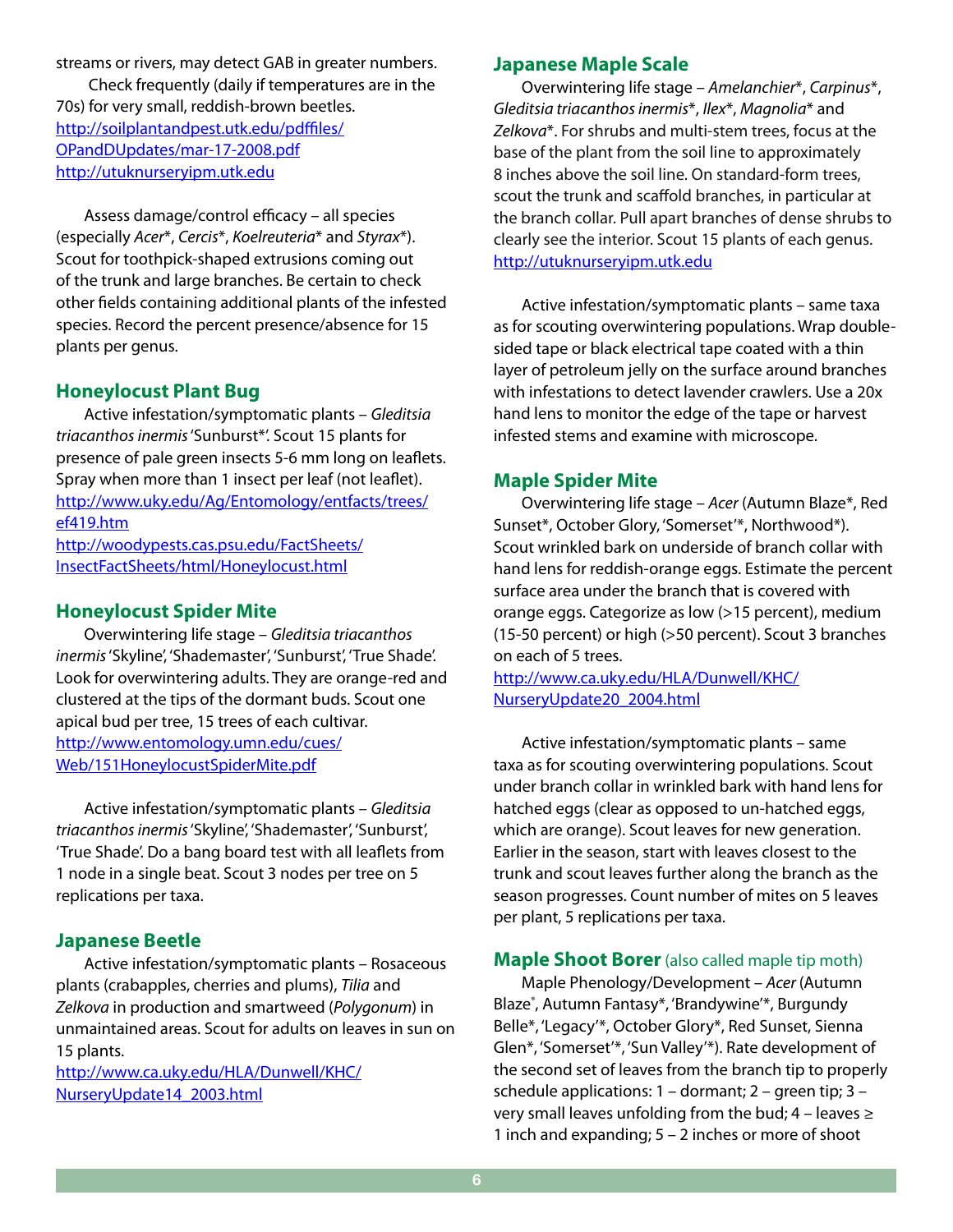expansion, leaves 50 percent or greater of mature size. Rate the lateral side branches and the central leaders separately, as control may be desired for the central leader only. Scout 15 plants of each taxa.

 Assess damage/control efficacy – *Acer* (Autumn Blaze, Autumn Fantasy\*, 'Brandywine'\*, Burgundy Belle\*, 'Legacy'\*, October Glory\*, Red Sunset, Sienna Glen\*, 'Somerset'\*, 'Sun Valley'\*). Scout for flagged shoot tips. Count number of flagged shoot tips per 15 branches per taxa.

[http://www.ca.uky.edu/HLA/Dunwell/KHC/](http://www.ca.uky.edu/HLA/Dunwell/KHC/NurseryUpdate12_2003.html) NurseryUpdate12\_2003.html

#### **Potato Leafhopper**

 Active infestation/symptomatic plants – *Acer*  ('Autumn Flame'\*, Burgundy Belle\*, Red Sunset\*, Sienna Glen\*, 'Sun Valley'\*). Count the number of adults per leaf on 10 leaves per tree on 15 trees of each taxa. Scout leaves on the branch tips.

http://utuknurseryipm.utk.edu/

#### **Powdery Mildew**

 Active infestation/symptomatic plants – *Cornus*  (*Cornus florida*, *Cornus florida*'Cherokee Brave' and 'Cherokee Princess') and *Quercus*. Scout 15 plants, one shoot per plant, on the north side of the plant. Look for presence/absence of a white powdery coating on the leaf surface and/or red twisted leaves. Scouting dogwoods can taper down in early August, at which point scouting oaks should intensify. Sprays should be initiated as soon as scouting reveals early signs of disease (white, fungal colonies on leaves).

[https://utextension.tennessee.edu/publications/](https://utextension.tennessee.edu/publications/Documents/SP546.pdf) Documents/SP546.pdf

[https://utextension.tennessee.edu/publications/](https://utextension.tennessee.edu/publications/Documents/PB1670.pdf) Documents/PB1670.pdf

#### **Southern Blight**

 Active infestation/symptomatic plants – *Malus*. Scout for rapidly wilting and dying crabapple trees (young liners only) and the presence of mustard seedsized sclerotia and webbing of white mycelium on the trunk and shallow roots just under the soil. http://utuknurseryipm.utk.edu

#### **Tuliptree Scale**

 Overwintering life stage – *Liriodendron*. Second instar immatures are tiny, black, flattened and found on small branches. Scout for presence/absence on

15 replications per cultivar. Also, scout for signs of an infestation during the previous season. Look on the trunk, especially at nodes and behind stakes for dead adult females on the bark or light-colored round circles where females were attached to the bark.

 Active infestation/symptomatic plants – *Magnolia* and *Liriodendron*. Look for round, large (1/3 inch diameter) females, grey to pink mottled with black. Scout for presence/absence on 15 replications per cultivar.

http://utuknurseryipm.utk.edu

#### **Verticillium Wilt**

 Active infestation/symptomatic plants – *Acer*, *Cercis*, *Cotinus*, *Koelreuteria* and *Magnolia*. Scout trees for sudden wilting and dieback, especially during hot, dry periods. Wilting may affect only one side of the tree. Cut into stem to inspect for vascular staining. Monitor 15 plants per genus.

http://utuknurseryipm.utk.edu

#### **Yellow Poplar Weevil**

 Active infestation/symptomatic plants – *Liriodendron* and *Magnolia*. Scout three outer leaves for rice-shaped holes on five plants of each genus.

[http://bugs.osu.edu/~bugdoc/Shetlar/factsheet/](http://bugs.osu.edu/~bugdoc/Shetlar/factsheet/ornamental/FSyellowpopweevil.htm) ornamental/FSyellowpopweevil.htm

#### **Using Traps**

Set traps according to the scouting schedule (Tables 1 and 2). Traps should be hung at 4-6 feet above ground



*Figure 3. Wing traps with pheromone lures are useful for trapping clearwing moths.*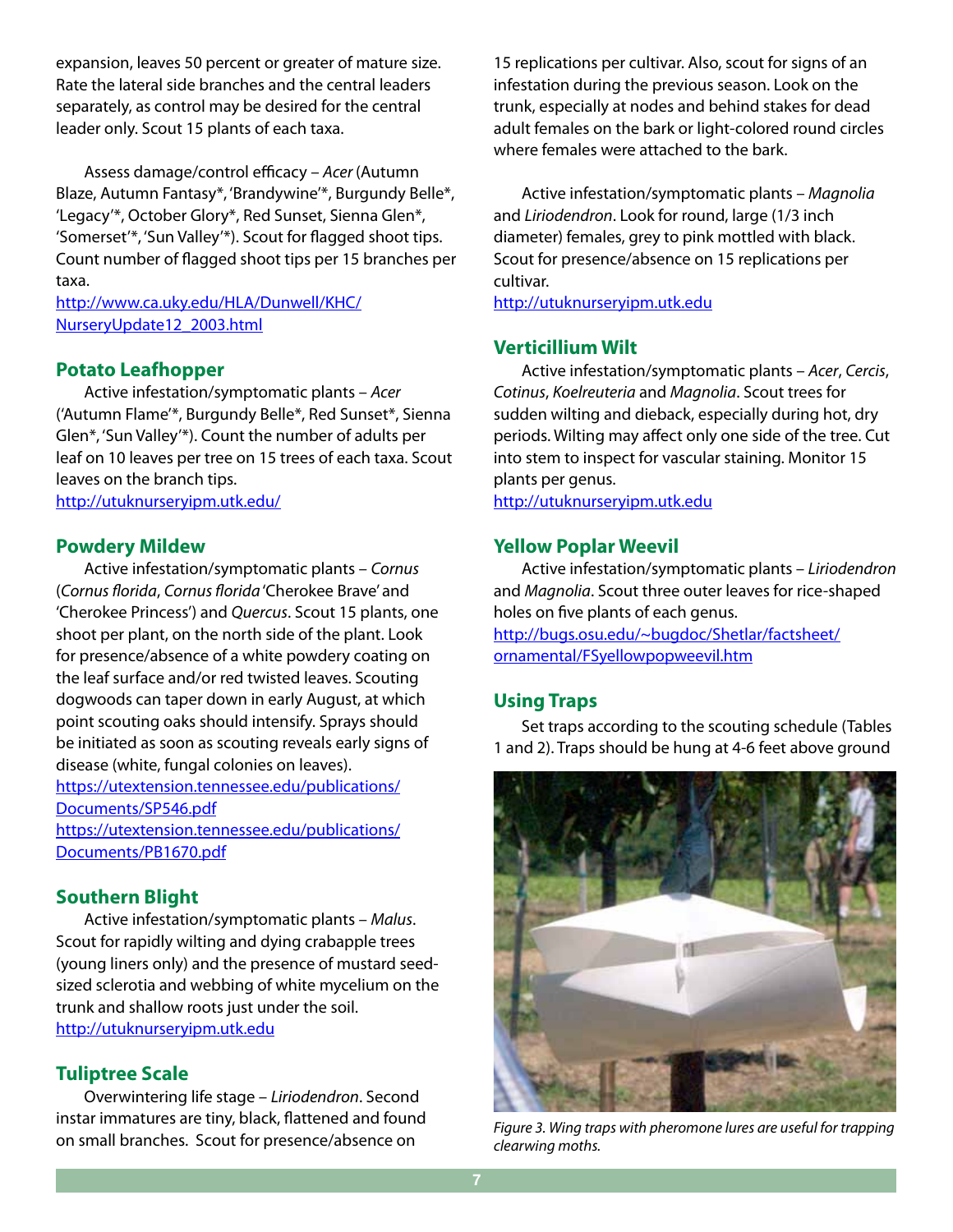

*Figure 4. Inside of wing trap with the borers caught in it and the lure.*

level in the nursery, but can be placed at the office or other convenient location nearby. Traps can also be hung from limbs of trees in the nursery if duct tape or another protective coating is used to prevent bark damage (Figures 3 and 4). For flatheaded appletree borer, use red sticky traps that mimic a tree-trunk shape (no lure). Use commercially available ultra-high-release lures for granulate ambrosia beetle to better attract the adult beetles. For clearwing borers (e.g., peachtree and lesser peachtree borers) use the commercially available lures (not interchangeable, as they are different isomers). Use one trap per insect species.

 Traps for different insect species should not be placed close to one another; place them at least 30 feet apart. To prevent cross-contamination when placing lures for more than one species, do not handle lures. The compounds in pheromone lures can penetrate many substances. Use disposable gloves, disposable forceps or shake lure out of the packaging onto the trap. Trap results can vary with location and microclimate; therefore, it is best to place more than one trap for a given pest in the nursery. Use at least one trap per 20 acres per insect species. Visual traps, e.g., flatheaded appletree borer, may require greater density. Store extra lures sealed in the refrigerator or freezer. Replace lures during the season according to manufacturer's recommendations.

#### **Dormant Season Scouting Preparation**

- Make field maps.
- Inventory, then purchase or make traps.
- Order new lures.
- Review previous seasons'scouting records.
- Read/attend educational programs on newly introduced pests, monitoring techniques, control measures, resistant plants, etc.

#### **Scouting Supplies**

- Alcohol to clean pruners.
- Clipboard.
- Compass.
- Cooler.
- Flagging tape and field flags.
- Hand counter.
- Hand lens.
- Ice packs.
- Insect collection vials.
- Insect traps.
- Lures for traps.
- Replacement liners for traps.
- Pruners.
- Pencils.
- Permanent marker.
- Recordkeeping forms (UT Extension publication W143,Recordkeeping Guide for Scouting and Monitoring Pests of Deciduous Trees during Nursery Production).
- Resealing bags.
- Scouting protocol.

#### **Acknowledgements:**

 The author wishes to thank Mr. Craig Adkins and Dr. Cliff Sadof for sharing their knowledge of and enthusiasm for nursery crop scouting; their work greatly influenced this publication. Appreciation is also expressed to Drs. Frank Hale and Alan Windham for knowledge of pest emergence in Tennessee; Mr. Paul Bachi, Ms. Julie Beale and Drs. Ric Bessin, John Hartman, Dan Potter, Lee Townsend and the Kentucky IPM program for supporting this work. Gratitude is expressed to the nursery scouts and the many nursery owners and managers who made development of these protocols possible.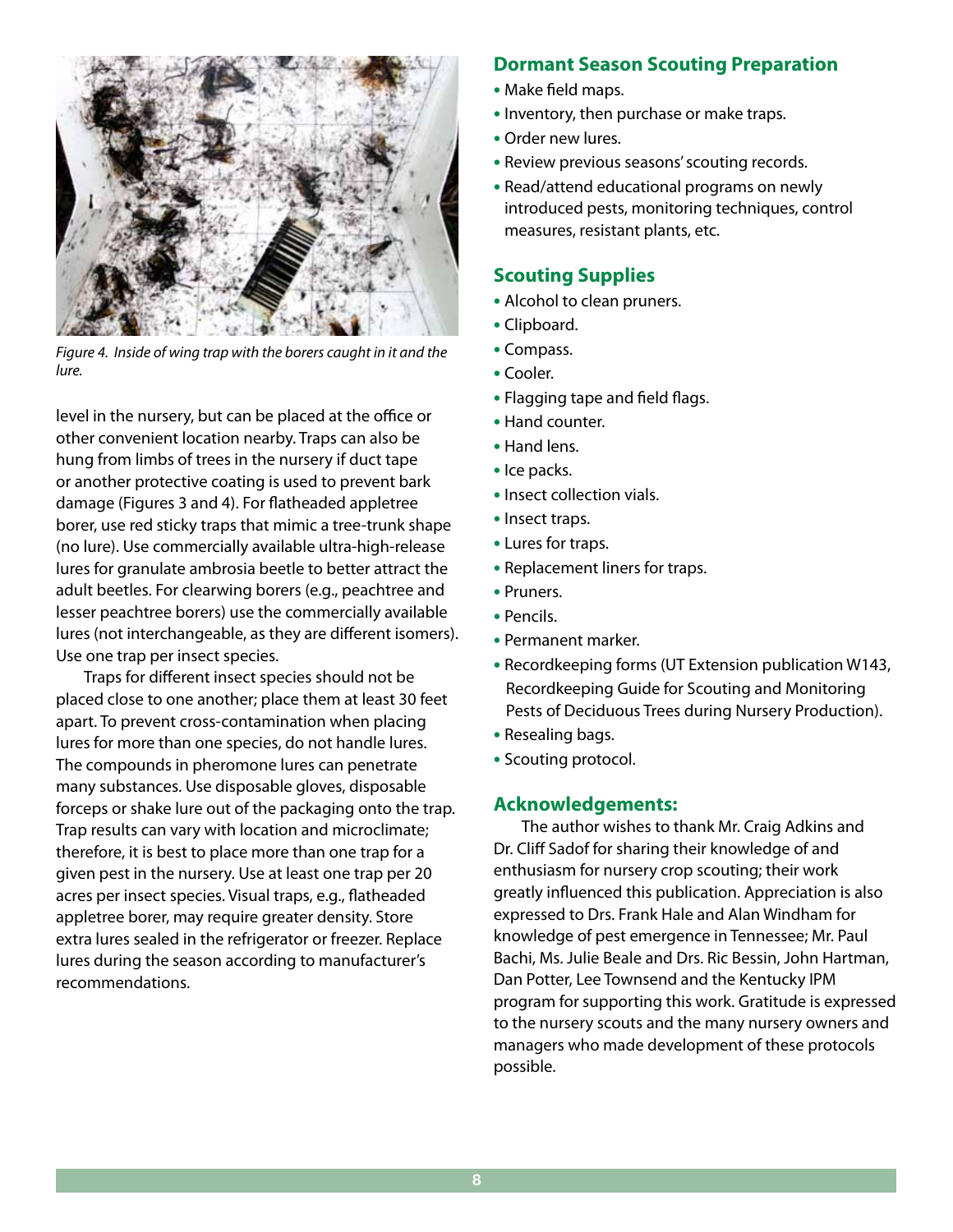#### **Literature Cited and Additional Resources:**

Anonymous. Integrated pest management (IPM) principles. US EPA.

http://www.epa.gov/pesticides/factsheets/ipm.htm

Adkins, C. and J. Sidebottom. 2000. What is IPM? in Flowering and Ornamental Shade Tree Integrated Pest Management Manual, ed. C. Adkins. N.C. State University.

Adkins, C., G. Armel, M. Chappell, J.C. Chong, S. Frank, A. Fulcher, F. Hale, K. Ivors, W. Klingeman III, A. LeBude, J. Neal, A. Senesac, S. White, A. Windham. 2010. Pest management strategic plan for container and field-produced nursery crops in GA, KY, NC, SC, TN. A. Fulcher, ed. Southern Region IPM Center.

http://www.ipmcenters.org/pmsp/pdf/GA-KY-NC-SC-TNnurserycropsPMSP.pdf

Briggs, J., T. Whitwell, T. Fernandez, and M. Riley. 2002. Effect of integrated pest management strategies on chlorothalonil, metalaxyl, and thiophanate-methyl, runoff at a container nursery. Journal of the American Society for Horticultural Science. 127(6):1018-1024.

Casey, C. 2003. Development of integrated pest management sampling plans for container nursery stock. Proceedings of the Southern Nursery Association Research Conference. 48:130- 132.

[http://www.sna.org/Resources/Documents/03resprocsec03.](http://www.sna.org/Resources/Documents/03resprocsec03.pdf) pdf

Durham, R., R. McNiel, J. Hartman, D. Potter, and W. Fountain. 1999. The flowering crabapple. University of Kentucky Extension publication ID-68. http://www.ca.uky.edu/agc/pubs/id/id68/id68.pdf

Fulcher, A. 2012. Integrated pest management-based nursery crop production. Acta Horticulturae, in press.

Fulcher, A., W. Dunwell, D. Hayden, R. McNiel, and D. Hammons. 2005. Pilot nursery crops integrated pest management scouting program. UK Nursery and Landscape Research Report PR-520.

http://www.ca.uky.edu/agc/pubs/pr/pr520/pr520.pdf

Fulcher, A., F. Hale, and M. Halcomb. 2011. Japanese maple scale: an important new insect pest in the nursery and landscape. University of Tennessee Extension publication. W277.

[https://utextension.tennessee.edu/publications/Documents/](https://utextension.tennessee.edu/publications/Documents/W277.pdf) W277.pdf

Fulcher, A. and J. Hartman. 2003. Black knot incidence on two species of *Prunus* in Kentucky nurseries. Proceedings of the Southern Nursery Association Research Conference. 48:237- 239.

[http://www.sna.org/Resources/Documents/03resprocsec04.](http://www.sna.org/Resources/Documents/03resprocsec04.pdf) pdf

Hale, F. 1999. A decision-making handbook for insect and mite pests of ornamental plants. University of Tennessee Extension publication PB 1623.

Hale, F. 2011. Commercial insect and mite control for trees, shrubs and flowers. University of Tennessee Extension publication PB 1589.

Hale, F.A. and M. Halcomb. 1994. Shootboring caterpillars, *Proteoteras* spp. (Lepidoptera: Tortricidae): Major pests of red maples in Tennessee nurseries. Proceedings of the Southern Nurserymen's Association Research Conference. 39:178-179. [http://www.sna.org/Resources/Documents/94resprocsec04.](http://www.sna.org/Resources/Documents/94resprocsec04.pdf) pdf

Hale, F.A. and M. Halcomb. 1995. Timing and control of *Proteoteras aesculana* (Lepidoptera): Tortricidae) in red maple. Proceedings of the Southern Nurserymen's Association Research Conference. 40: 98-200. http://www.sna.org/ Resources/Documents/95resprocsec04.pdf

Hansen, J.A., F.A. Hale and W.E. Klingeman. 2008. Identifying the flatheaded appletree borer (*Chrysobothris femorata*) and other buprestid beetle species in Tennessee. University of Tennessee Extension publication SP 503-I. https://utextension. [tennessee.edu/publications/Documents/SP503-I.pdf](https://utextension.tennessee.edu/publication/Documents/SP503-I.pdf)

Hartman, J. 2000. Fireblight. University of Kentucky Extension publication PPA-34 http://www.ca.uky.edu/agc/pubs/ppa/ppa34/ppa34.pdf

Hoover, K., J. Sellmer, and N. Ostiguy. 2004. Survey of the monitoring and control practices for arthropod pests by the nursery industry in Pennsylvania. Journal of Environmental Horticulture. 22(1):5–11.

[http://www.hriresearch.org/index.cfm?page=Content&categ](http://www.hriresearch.org/index.cfm?page=Content&categoryID=174) oryID=174

Hudson, W. and R. Mizell. 1999. Management of Asian ambrosia beetle, Xylosandrus crassiusculus, in nurseries. Proceedings of the Southern Nursery Association Research Conference. 44:182-185.

[http://www.sna.org/Resources/Documents/99resprocsec03.](http://www.sna.org/Resources/Documents/99resprocsec03.pdf) pdf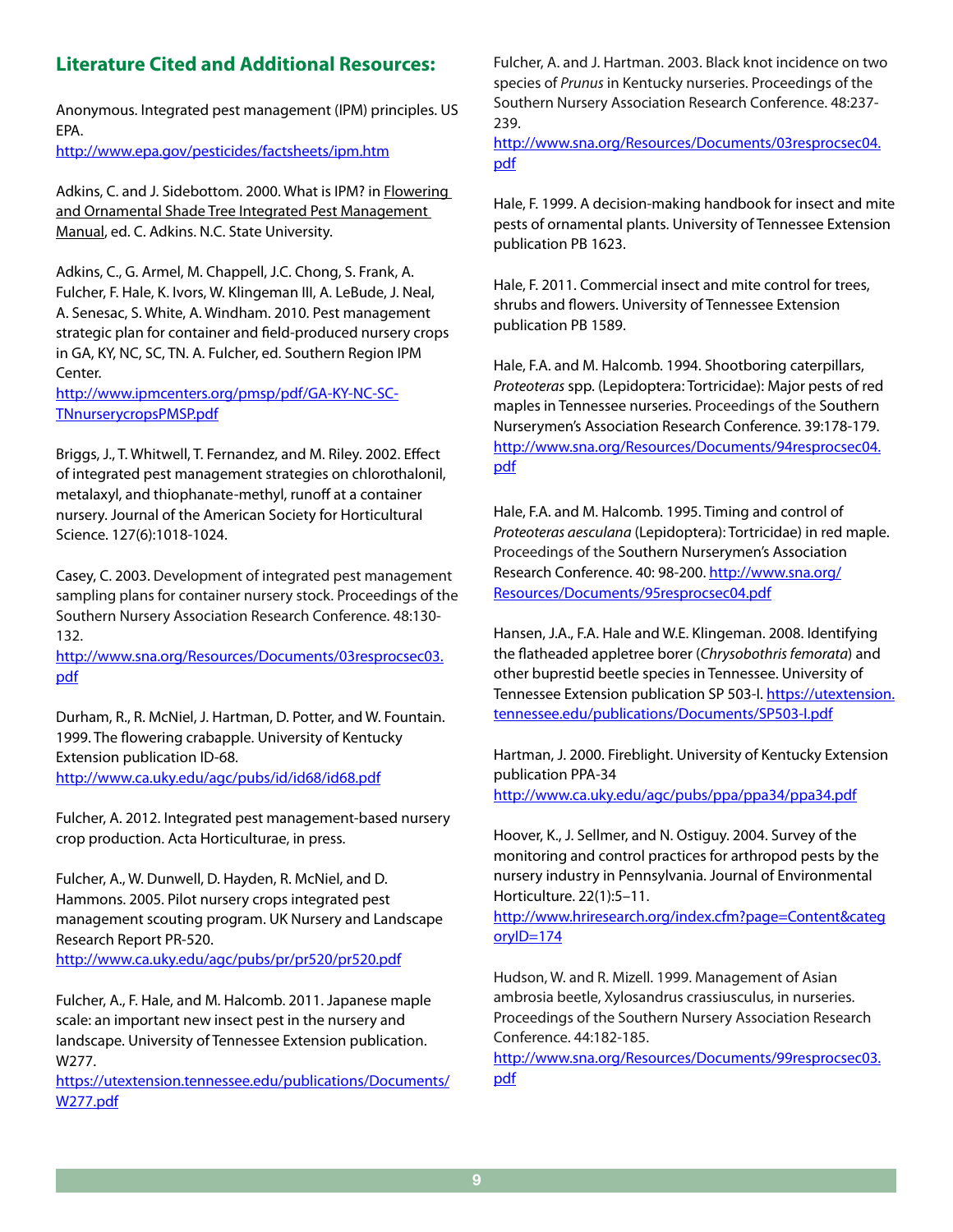LeBude, A., S. White, A. Fulcher, S. Frank, W. Klingeman, J.- H. Chong, M. Chappell, A. Windham, K. Braman, F. Hale, W. Dunwell, J. Williams-Woodward, K. Ivors, C.Adkins, J. Neal. 2012. Assessing the integrated pest management practices of Southeastern U.S. ornamental nursery operations. Pest Management Science. DOI: 10.1002/ps.329. http://onlinelibrary.wiley.com/doi/10.1002/ps.3295/abstract.

Li, Y., M. Mmbaga, M. Windham, A. Windham, and R. Trigiano. 2009. Powdery mildew of dogwoods: Current status and future prospects. Plant Disease. 93(11):1084-1092.

Mazzey, K. and M. Masiuk. 2002. Honeylocust plant bug. Pennsylvania State University fact sheet. [http://woodypests.cas.psu.edu/FactSheets/InsectFactSheets/](http://woodypests.cas.psu.edu/FactSheets/InsectFactSheets/html/Honeylocust.html) html/Honeylocust.html

Mussey, G. and D. Potter. Timing control actions for landscape insect pests using flowering plants as indicators. University of Kentucky Extension publication ENT-66.

[http://www.ca.uky.edu/entomology/entfacts/entfactpdf/](http://www.ca.uky.edu/entomology/entfacts/entfactpdf/ent66.pdf) ent66.pdf

Oliver, J., D. Fare, N. Youssef and W. Klingeman. 2003. Collection of adult flatheaded borers using multicolored traps. Proceedings of the Southern Nursery Association Research Conference. 48:193-199.

[http://www.sna.org/Resources/Documents/03resprocsec03.](http://www.sna.org/Resources/Documents/03resprocsec03.pdf) pdf

Potter, D.A. and P.G. Spicer. 1993. Seasonal phenology, management, and host preferences of potato leafhopper on nursery-grown maples. Journal of Environmental Horticulture. 11:101-106.

Ranney, T.G., J.F. Walgenbach, J.D. Burton, E.P. Maness, and D.M. Pharr. 1995. Natural resistance to Eastern tent caterpillar among Roseaceous trees. Proceedings of the Southern Nursery Association Research Conference. 40:201-204. [http://www.sna.org/Resources/Documents/95resprocsec04.](http://www.sna.org/Resources/Documents/95resprocsec04.pdf) pdf

Reding, M., J. Oliver, P. Schultz, and C. Ranger. 2010. Monitoring flight activity of ambrosia beetles in ornamental nurseries with ethanol-baited traps: Influence of trap height on captures. Journal of Environmental Horticulture. 28(2):85– 90.

[http://ddr.nal.usda.gov/bitstream/10113/47424/1/](http://ddr.nal.usda.gov/bitstream/10113/47424/1/IND44473454.pdf) IND44473454.pdf

Sadof, C. and B. Moser. Developing an integrated pest management program for nurseries. Purdue University publication E-213-W. [http://www.hort.purdue.edu/fruitveg/rep\\_pres/gsgh/E-213.](http://www.hort.purdue.edu/fruitveg/rep_pres/gsgh/E-213.pdf)

pdf

Seagraves, B. 2006. Relative resistance of nursery-grown maples to multiple insect pests and seasonal biology of the maple shoot borer, *Proteoteras aesculana* Riley. University of Kentucky, Lexington, M.S. Thesis.

Seagraves, B.L, K.F. Haynes, C.T. Redmond, S. Tittle, and D.A. Potter. 2008. Seasonal biology and management of the maple shoot borer, *Proteoteras aesculana* (Lepidoptera: Tortricidae), in production nurseries. Pest Management Science. 64(10):1040–1049.

Short, D., Simone, G. and R. Dunn. 2001. Commercial ornamental nursery scouting manual. University of Florida Extension publication SP 235.

Stewart, C., K. Braman, B. Sparks, J. Williams-Woodward, G. Wade, and J. Latimer. 2002. Comparing an IPM pilot program to a traditional cover spray program in commercial landscapes. Journal of Economic Entomology. 95(4):789-796.

Vail, K., F. Hale and H. Williams. 2002. The Japanese beetle and its control. University of Tennessee Extension publication PB946.

Witte, W., M.T. Windham, A.S. Windham, F.A. Hale, D.C. Fare and W.K. Clatterbuck. Dogwoods for American gardens. University of Tennessee Extension publication 1670.

[https://utextension.tennessee.edu/publications/Documents/](https://utextension.tennessee.edu/publications/Documents/PB1670.pdf) PB1670.pdf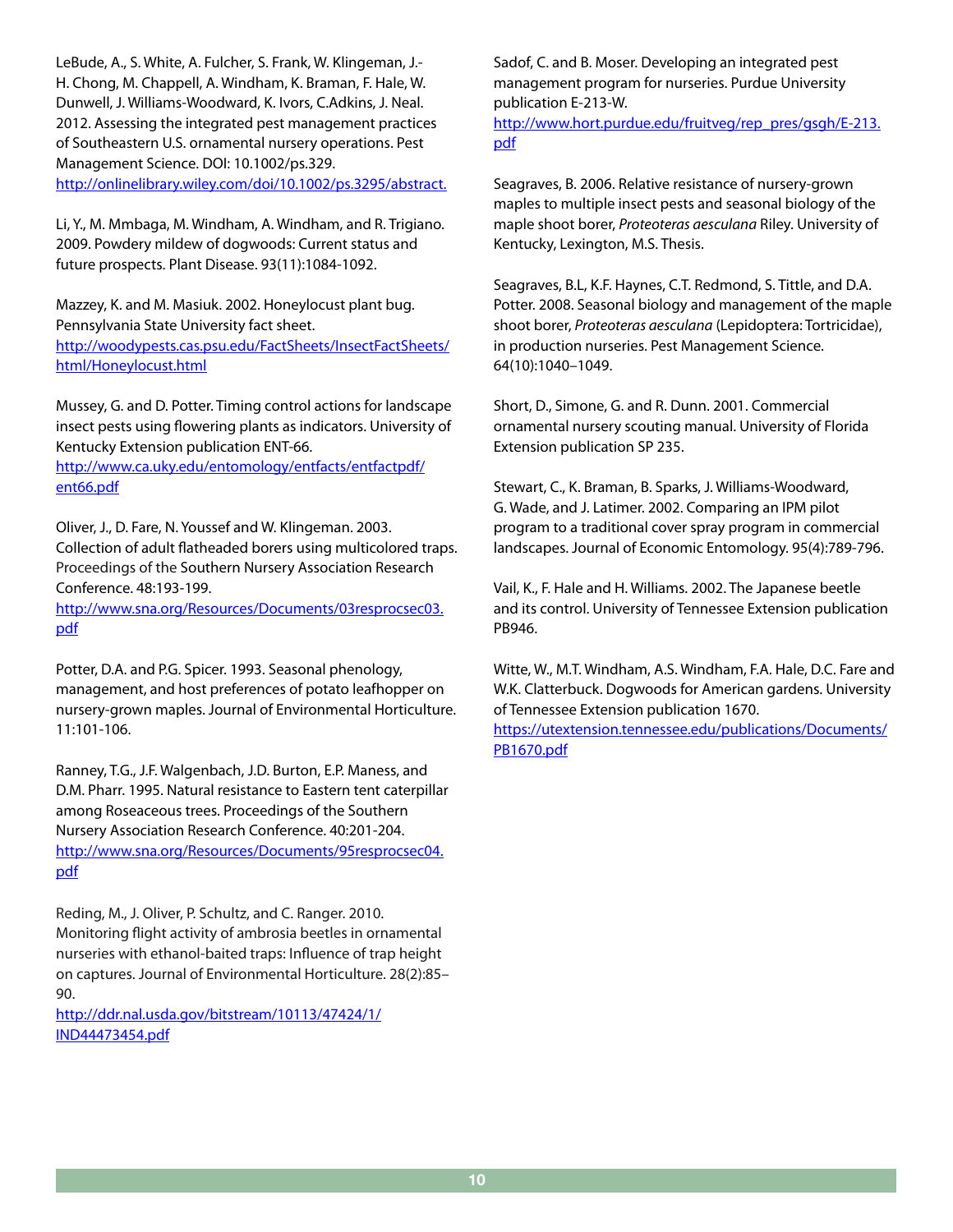Table 1. Nursery scouting and trap monitoring schedule for arthropods in Middle Tennessee'. **Table 1. Nursery scouting and trap monitoring schedule for arthropods in Middle Tennessee1.** 

|                                                                                   |         |                |                |                |                       |                |                         |                       |                       |                       |                       | Week of the Year      |                       |                       |                       |                       |                       |                       |                |                |                |                |                |                |                |                |                |                       |
|-----------------------------------------------------------------------------------|---------|----------------|----------------|----------------|-----------------------|----------------|-------------------------|-----------------------|-----------------------|-----------------------|-----------------------|-----------------------|-----------------------|-----------------------|-----------------------|-----------------------|-----------------------|-----------------------|----------------|----------------|----------------|----------------|----------------|----------------|----------------|----------------|----------------|-----------------------|
| Scouting                                                                          |         |                | ᄝ              |                |                       |                | Mar                     |                       |                       |                       | April                 |                       |                       | Nay                   |                       |                       |                       | June                  |                |                |                | Apr            |                |                |                | August         |                |                       |
|                                                                                   | UT.     | G              | Ñ              | $\infty$       | G                     | 5              | $\mathbf{1}$            | 12                    | 13                    | 14                    | 5                     | 5                     | 17                    | $\bf{28}$             | 5                     | 2O                    | 21                    | 22                    | 23             | 24             | 25             | 26             | $\mathbf{z}$   | 28             | 29             | g              | $\mathbf{5}$   | 32                    |
| <b>Aphids</b>                                                                     |         |                |                |                |                       |                |                         |                       |                       | $\pmb{\times}$        | $\boldsymbol{\times}$ | $\pmb{\times}$        | $\boldsymbol{\times}$ | $\times$              | $\pmb{\times}$        | $\pmb{\times}$        | $\pmb{\times}$        |                       |                |                |                |                |                |                |                |                |                |                       |
| Calico Scale                                                                      | O       |                |                |                |                       |                |                         |                       | $\boldsymbol{\times}$ | $\,\varkappa\,$       | $\boldsymbol{\times}$ | $\boldsymbol{\times}$ | $\boldsymbol{\times}$ | $\boldsymbol{\times}$ |                       |                       |                       |                       |                |                |                |                |                |                |                |                |                |                       |
| Eastern Tent Caterpillar                                                          | $\circ$ |                |                |                |                       |                | $\boldsymbol{\times}$   | $\times$              | $\boldsymbol{\times}$ | $\boldsymbol{\times}$ |                       |                       |                       |                       |                       |                       |                       |                       |                |                |                |                |                |                |                |                |                |                       |
| <b>Borer</b><br>Flatheaded Appletree                                              | $\circ$ |                |                |                |                       |                |                         |                       |                       | $\,\varkappa\,$       | $\,\varkappa\,$       | $\,\varkappa\,$       | $\boldsymbol{\times}$ | $\,\varkappa\,$       | $\boldsymbol{\times}$ | $\,\times\,$          | $\boldsymbol{\times}$ |                       |                |                |                |                |                |                |                |                |                |                       |
| Honeylocust Plant Bug                                                             |         |                |                |                |                       |                |                         |                       |                       | $\boldsymbol{\times}$ | $\boldsymbol{\times}$ | $\boldsymbol{\times}$ | $\boldsymbol{\times}$ |                       |                       |                       |                       |                       |                |                |                |                |                |                |                |                |                |                       |
| Mite<br>Honeylocust Spider                                                        | $\circ$ |                |                |                |                       |                |                         |                       | $\,\varkappa\,$       | $\,\varkappa\,$       | $\,\varkappa\,$       | $\,\varkappa\,$       | $\boldsymbol{\times}$ | $\boldsymbol{\times}$ | $\boldsymbol{\times}$ | $\pmb{\times}$        | $\pmb{\times}$        | $\pmb{\times}$        | $\pmb{\times}$ | $\pmb{\times}$ | $\pmb{\times}$ | $\pmb{\times}$ | $\pmb{\times}$ | $\pmb{\times}$ | $\pmb{\times}$ | $\pmb{\times}$ | $\pmb{\times}$ | $\pmb{\times}$        |
| Japanese Beetle                                                                   |         |                |                |                |                       |                |                         |                       |                       |                       |                       |                       |                       |                       |                       | $\pmb{\times}$        | $\times$              | $\boldsymbol{\times}$ | $\pmb{\times}$ | $\pmb{\times}$ | $\pmb{\times}$ |                |                |                |                |                |                |                       |
| Japanese Maple Scale                                                              | $\circ$ |                |                |                |                       |                |                         |                       |                       |                       |                       |                       |                       |                       | $\pmb{\times}$        | $\boldsymbol{\times}$ | $\pmb{\times}$        | $\boldsymbol{\times}$ |                |                |                |                |                |                |                |                |                |                       |
| Maple Shoot Borer                                                                 |         |                |                |                |                       |                | $\mathbf{\overline{v}}$ | ᠊ᢦ                    | ᠊ᢦ                    | ᠊ᢦ                    | $\mathbf \sigma$      | ᠊ᢦ                    | $\triangleright$      | $\triangleright$      | ⋗                     | $\triangleright$      |                       |                       |                |                |                |                |                |                |                |                |                |                       |
| Maple Spider Mite                                                                 | O       |                |                |                |                       |                |                         |                       |                       | $\pmb{\times}$        | $\boldsymbol{\times}$ | $\,\varkappa\,$       | $\boldsymbol{\times}$ | $\boldsymbol{\times}$ | $\pmb{\times}$        | $\boldsymbol{\times}$ | $\boldsymbol{\times}$ | $\boldsymbol{\times}$ | $\pmb{\times}$ | $\pmb{\times}$ | $\pmb{\times}$ | $\pmb{\times}$ | $\pmb{\times}$ | $\pmb{\times}$ | $\pmb{\times}$ |                |                |                       |
| Potato Leafhopper                                                                 |         |                |                |                |                       |                |                         |                       |                       |                       |                       | $\pmb{\times}$        | $\pmb{\times}$        | $\boldsymbol{\times}$ | $\pmb{\times}$        | $\pmb{\times}$        | $\pmb{\times}$        | $\pmb{\times}$        |                |                |                |                |                |                |                |                |                |                       |
| Tuliptree Scale                                                                   | $\circ$ |                |                |                |                       |                |                         |                       |                       |                       |                       |                       |                       |                       |                       |                       |                       |                       |                |                |                |                |                |                | $\,\times\,$   | $\pmb{\times}$ | $\pmb{\times}$ | $\boldsymbol{\times}$ |
| Yellow Poplar Weevil                                                              |         |                |                |                |                       |                |                         |                       |                       |                       |                       | $\pmb{\times}$        | $\boldsymbol{\times}$ | $\boldsymbol{\times}$ | $\boldsymbol{\times}$ | $\pmb{\times}$        | $\pmb{\times}$        |                       |                |                |                |                |                |                |                |                |                |                       |
| <b>Trap Monitoring</b>                                                            |         |                |                |                |                       |                |                         |                       |                       |                       |                       |                       |                       |                       |                       |                       |                       |                       |                |                |                |                |                |                |                |                |                |                       |
| Granulate Ambrosia<br>Beetle                                                      |         | $\pmb{\times}$ | $\pmb{\times}$ | $\pmb{\times}$ | $\boldsymbol{\times}$ | $\pmb{\times}$ | $\pmb{\times}$          | $\boldsymbol{\times}$ | $\pmb{\times}$        | $\pmb{\times}$        | $\pmb{\times}$        | $\pmb{\times}$        |                       |                       |                       |                       |                       |                       |                |                |                |                |                |                |                |                |                |                       |
| <b>Borer</b><br>Flatheaded Appletree                                              |         |                |                |                |                       |                |                         |                       |                       | $\boldsymbol{\times}$ | $\boldsymbol{\times}$ | ×                     | $\boldsymbol{\times}$ | $\boldsymbol{\times}$ | $\pmb{\times}$        | $\pmb{\times}$        | $\pmb{\times}$        |                       |                |                |                |                |                |                |                |                |                |                       |
| Lesser Peachtree<br>Borer                                                         |         |                |                |                |                       |                |                         |                       |                       | $\boldsymbol{\times}$ | $\boldsymbol{\times}$ | $\pmb{\times}$        | $\times$              | $\times$              | $\pmb{\times}$        | $\times$              | $\times$              |                       |                |                |                |                |                |                |                |                |                |                       |
| Peachtree Borer                                                                   |         |                |                |                |                       |                |                         |                       |                       |                       |                       |                       |                       | $\,\varkappa\,$       | $\boldsymbol{\times}$ | $\boldsymbol{\times}$ | $\boldsymbol{\times}$ | $\pmb{\times}$        | $\pmb{\times}$ | $\pmb{\times}$ | $\pmb{\times}$ | $\pmb{\times}$ |                |                |                |                |                |                       |
| 1 Overwintering or production in a Quonset hut can alter when infestation occurs. |         |                |                |                |                       |                |                         |                       |                       |                       |                       |                       |                       |                       |                       |                       |                       |                       |                |                |                |                |                |                |                |                |                |                       |
| O-Scout for Overwintering life stage or sign of previous infestation              |         |                |                |                |                       |                |                         |                       |                       |                       |                       |                       |                       |                       |                       |                       |                       |                       |                |                |                |                |                |                |                |                |                |                       |

A=Scout to *Assess damage/efficacy* of controls, not prevent infection/spread O=Scout for *Overwintering life stage or s*ign of previous infestation<br>X=Scout for Active life *stage*<br>A=Scout to Assess *damage/efficacy* of controls, not prevent infection/spread<br>P=Mo*nitor Phenology* to schedule applica *Monitor Phenology* to schedule applications

X=Scout for *Active life stage*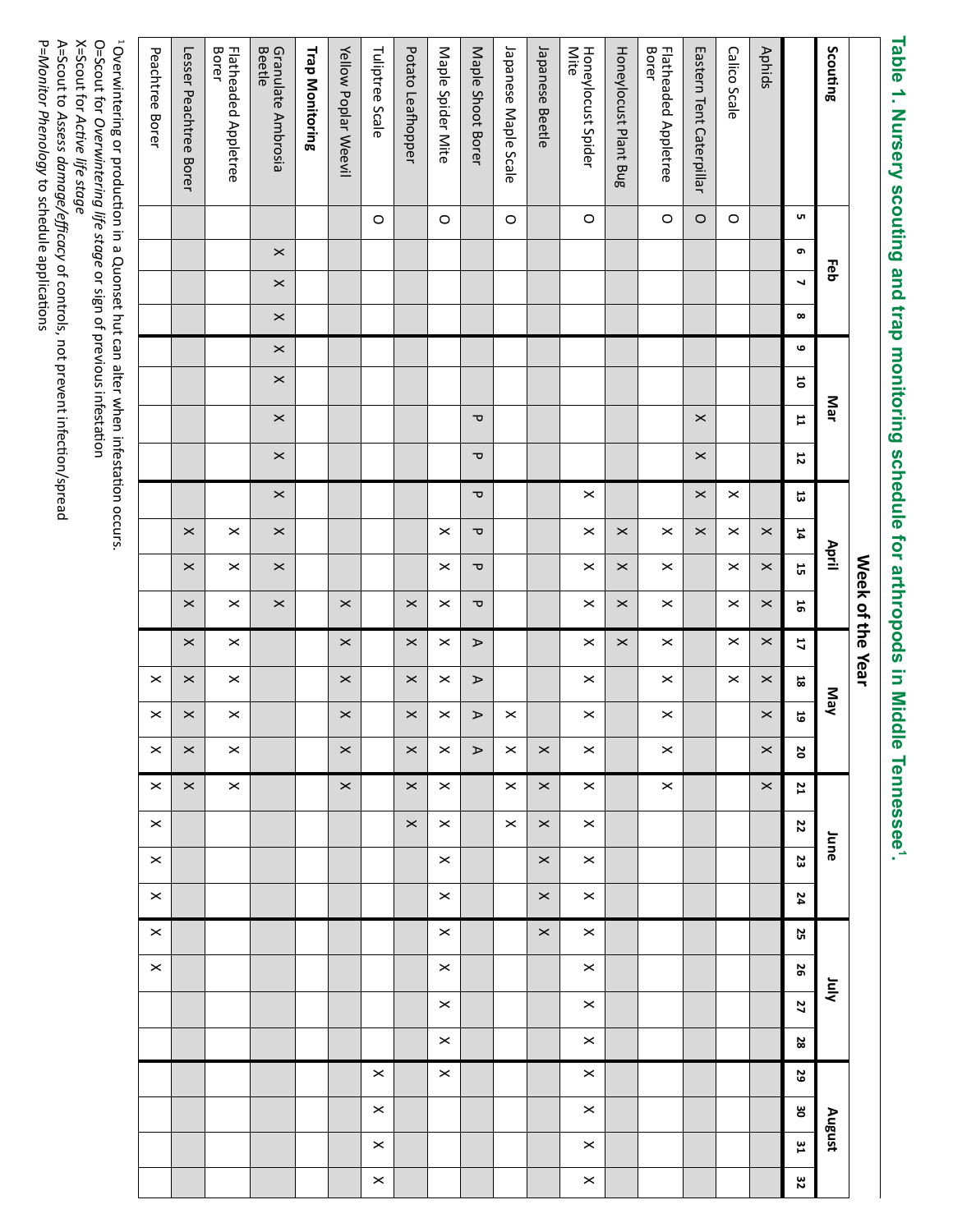# Table 2. Scouting schedule for select diseases in Middle Tennessee1. **Table 2. Scouting schedule for select diseases in Middle Tennessee1.**

|                          |         |   |     |          |   |   |              |    |                |                |                |    |   |          | Week of the Year |                  |                  |                  |                       |                       |                       |                       |                       |                  |                       |                       |                  |
|--------------------------|---------|---|-----|----------|---|---|--------------|----|----------------|----------------|----------------|----|---|----------|------------------|------------------|------------------|------------------|-----------------------|-----------------------|-----------------------|-----------------------|-----------------------|------------------|-----------------------|-----------------------|------------------|
| Diseases                 |         |   | Feb |          |   |   | Mar          |    |                |                | April          |    |   |          | Nay              |                  |                  |                  | June                  |                       |                       |                       | λļη                   |                  |                       |                       | August           |
|                          | UΠ      | თ | ┙   | $\infty$ | ဖ | 5 | $\mathbf{r}$ | 12 | 5              | 14             | 5              | 56 | 4 | 18       | 5                | 20               | 21               | 22               | 23                    | 24                    | 25                    | 56                    | 27                    | 28               | 29                    | g                     | 51               |
| Apple Scab               |         |   |     |          |   |   |              | Ē  | m              | Ē              | m              | Ē  | Ē | m        | m                | Ē                |                  |                  |                       |                       |                       |                       |                       |                  |                       |                       |                  |
| Scorch<br>Bacterial Leaf |         |   |     |          |   |   |              |    |                |                |                |    |   |          |                  |                  |                  |                  |                       |                       |                       |                       |                       |                  | $\triangleright$      | ⋗                     | $\triangleright$ |
| <b>Black Knot</b>        | $\circ$ |   |     |          |   |   |              | m  | m              | m              | m              | m  |   |          |                  |                  |                  |                  |                       |                       |                       |                       |                       |                  | $\triangleright$      | $\triangleright$      | $\triangleright$ |
| Rust<br>Cedar Quince     |         |   |     |          |   |   |              | m  | $\blacksquare$ | $\blacksquare$ | $\blacksquare$ | m  | m |          |                  |                  |                  |                  | D                     | $\blacktriangleright$ | $\triangleright$      | D                     | D                     | $\triangleright$ |                       |                       |                  |
| Fireblight               | $\circ$ |   |     |          |   |   |              |    | Ē              | Ē              | m              | Ē  | Ē | Ē        | Ē                | $\triangleright$ | $\triangleright$ | $\triangleright$ | $\triangleright$      | $\blacktriangleright$ | $\triangleright$      | $\blacktriangleright$ | $\blacktriangleright$ | $\triangleright$ | $\triangleright$      | $\blacktriangleright$ | $\triangleright$ |
| Powdery mildew           |         |   |     |          |   |   |              |    |                |                |                |    |   | $\times$ | $\times$         | $\times$         | $\times$         | ×                | $\boldsymbol{\times}$ | $\boldsymbol{\times}$ | $\boldsymbol{\times}$ | $\boldsymbol{\times}$ | $\times$              | $\times$         | $\times$              | $\boldsymbol{\times}$ | $\times$         |
| Southern Blight          |         |   |     |          |   |   |              |    |                |                |                |    |   |          |                  |                  |                  |                  | $\triangleright$      | $\blacktriangleright$ | $\triangleright$      | $\blacktriangleright$ | $\triangleright$      | $\triangleright$ | $\blacktriangleright$ | $\triangleright$      | $\triangleright$ |
| Verticillium Wilt        |         |   |     |          |   |   |              |    |                |                |                |    |   |          |                  |                  |                  |                  | ⊅                     | ⋗                     | D                     | D                     | $\triangleright$      | D                | $\blacktriangleright$ | ⋗                     | $\triangleright$ |

<sup>1</sup> Overwintering or production in a Quonset hut and/or irragation can alter when infection occurs. 1 Overwintering or production in a Quonset hut and/or irragation can alter when infection occurs.

O=Scout for *Overwintering* O=Scout for Overwintering life stage or sign of previous infestation or sign of previous infestation

X=Scout for Active life stages X=Scout for *Active life stages*

A=Scout to Assess damage/efficacy of controls, not prevent infection/spread A=Scout to *Assess damage/efficacy* of controls, not prevent infection/spread

P=Monitor Phenology to schedule applications P=Monitor *Phenology* to schedule applications

E=Monitor Environmental conditions for infection (for fireblight, use Maryblight software) E=Monitor *Environmental conditions*for infection (for fireblight, use Maryblight software)